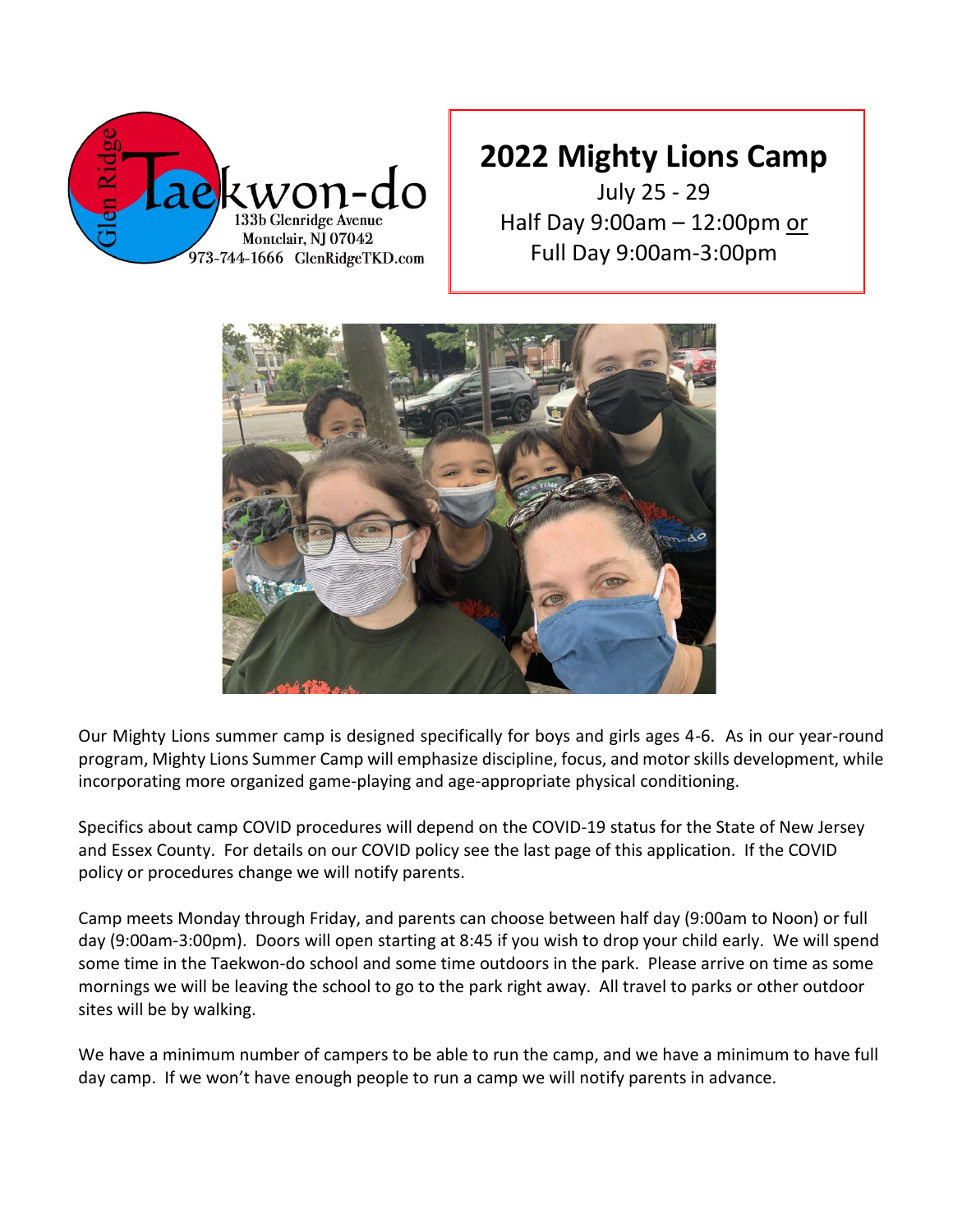

The following guidelines may be changed closer to the start of camp depending on GlenRidgeTKD policy and on NJ State and Montclair local health guidelines.

## **Camp Guidelines**

- Participants must bring:
	- o Snack, lunch and refillable water bottle
	- o A towel to sit on
	- o Campers will arrive in street clothes and will bring their belt and Taekwon-do uniform (dobok).
	- $\circ$  Campers will need to wear appropriate shoes to walk to the park and to practice in
	- o Masks are not required but anyone wishing to wear a mask may do so
- Activities will take place outside and in our large, bright, air-conditioned space
- Campers may join any number of weeks of camp
- Being outside means we will be paying extra attention to keeping everyone hydrated, so campers should not bring a small water bottle.
- Campers may stay in street clothing all day, including during Taekwon-do practice. This means that they will be walking to the park and practicing in shoes, and campers cannot wear flip flops or crocs. The shoes they wear need to be comfortable for walking and practice.
- Campers should arrive with sunblock applied, they can re-apply as needed.
- In case of rain we may still go outside so campers are welcome to bring a jacket or cap. Campers should keep in mind that white or light-colored shirts can become transparent when wet.
- Participants should be dropped off each day at Glen Ridge Taekwon-do between 8:45- 9:00am. Pick up will be at the same location at 3:00pm.

If you have any questions please feel free to contact Master Giletti at *MasterGiletti@glenRidgeTKD.com*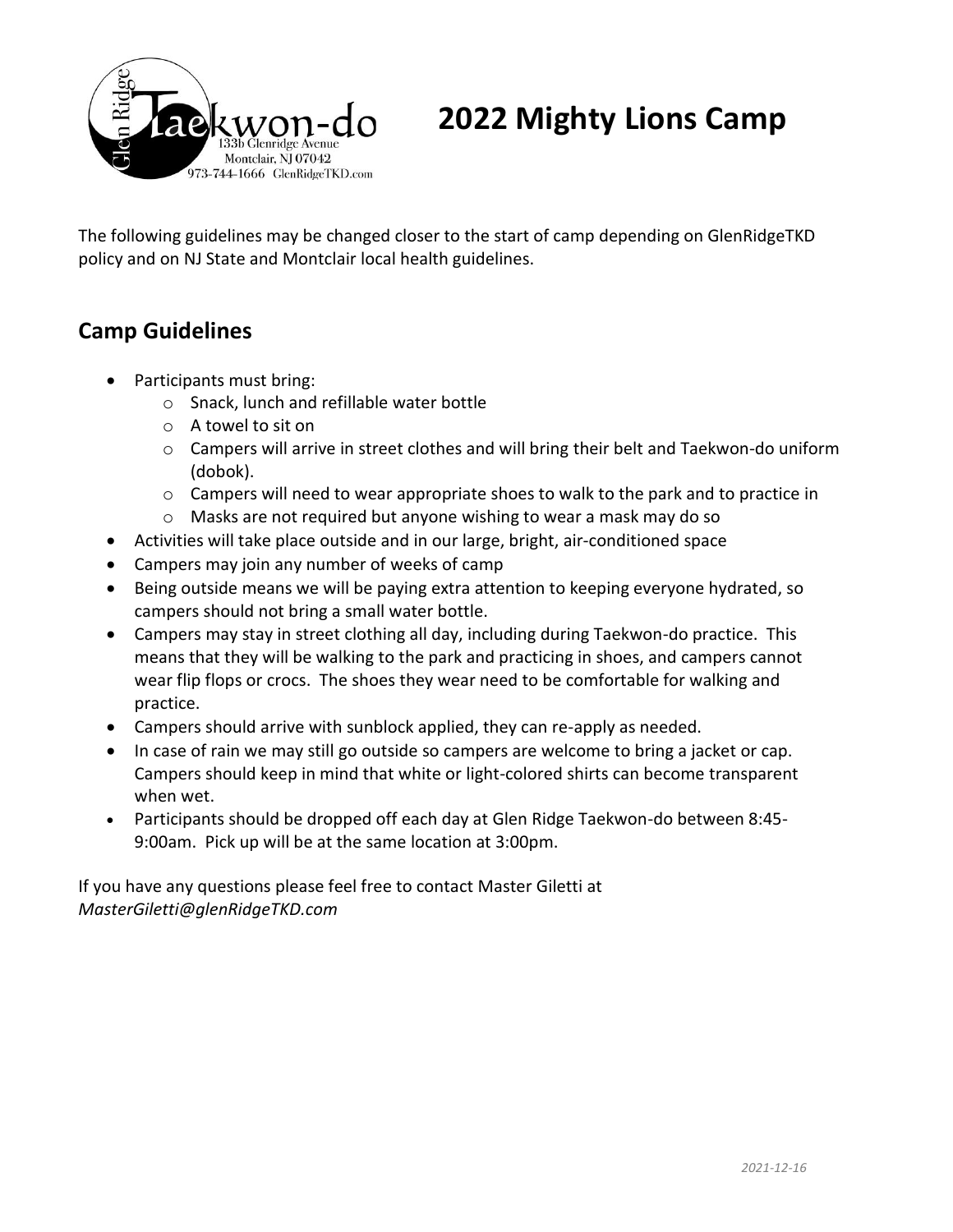

| Camper's Name and the contract of the contract of the contract of the contract of the contract of the contract of the contract of the contract of the contract of the contract of the contract of the contract of the contract |                                                                       |                              |    |
|--------------------------------------------------------------------------------------------------------------------------------------------------------------------------------------------------------------------------------|-----------------------------------------------------------------------|------------------------------|----|
|                                                                                                                                                                                                                                |                                                                       |                              |    |
|                                                                                                                                                                                                                                |                                                                       | Child Small, Medium or Large |    |
| July 25-29, 2022 Half day (9:00am-12:00pm)                                                                                                                                                                                     |                                                                       |                              |    |
| Or July 25-29 Full day (9:00am-3:00pm)                                                                                                                                                                                         |                                                                       |                              |    |
| \$350 for campers who are not current GlenRidgeTKD members                                                                                                                                                                     | Half Day: \$300 for GlenRidgeTKD students whose membership is current |                              |    |
| \$475 for campers who are not current GlenRidgeTKD members                                                                                                                                                                     | Full Day: \$425 for GlenRidgeTKD students whose membership is current |                              |    |
| Parent/Guardian's Name                                                                                                                                                                                                         |                                                                       |                              |    |
|                                                                                                                                                                                                                                |                                                                       |                              |    |
|                                                                                                                                                                                                                                |                                                                       |                              |    |
|                                                                                                                                                                                                                                |                                                                       |                              |    |
|                                                                                                                                                                                                                                |                                                                       |                              |    |
|                                                                                                                                                                                                                                | (email is our main method for non-emergency contact)                  |                              |    |
| In case parent is not available in an emergency, please provide another contact.                                                                                                                                               |                                                                       |                              |    |
|                                                                                                                                                                                                                                |                                                                       |                              |    |
| In case we want to use balloons in camp is your child allergic to latex?                                                                                                                                                       |                                                                       | Yes                          | No |
|                                                                                                                                                                                                                                |                                                                       |                              |    |

Please list any other information about your child that will ensure him/her the best experience at this camp: